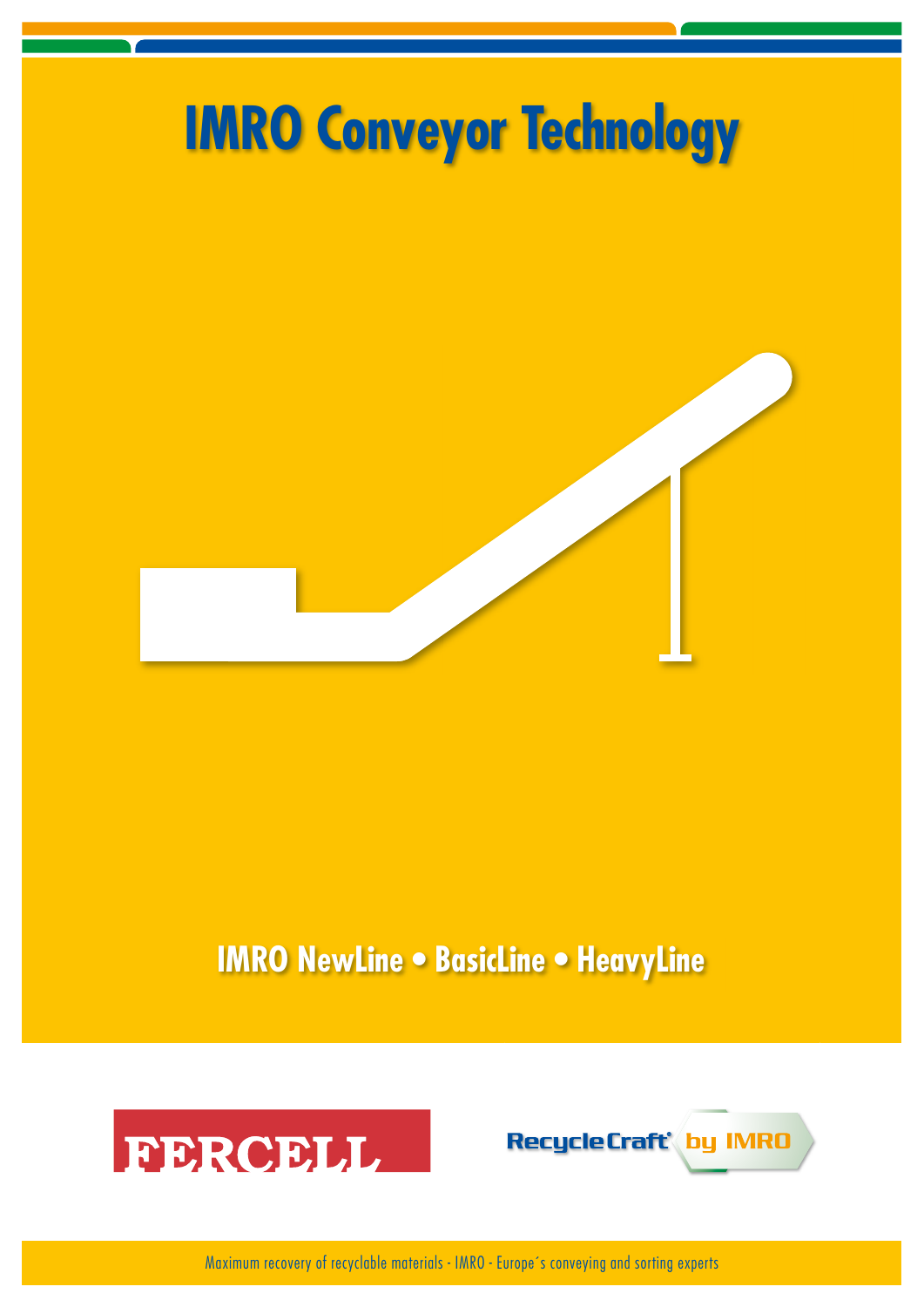## **IMRO stands for conveyor module systems and optimal interface technology**

It is always good to know where a product comes from when making an investment. The technology, the quality and the future-proofing of IMRO conveyors come straight from our IMRO plant in Uffenheim, Germany. This includes our wide range of separation technology and our turnkey recycling plants.

IMRO delivers custom-fit solutions based on comprehensive knowledge and expertise. More than 25 years' experience in conveying and separation technology ensures that IMRO engineering is a wise investment helping you save time and avoid mistakes. This means low follow-up costs and high quality recycling processes. Efficient material flow and the coordinated interaction of all of the equipment is our top priority.





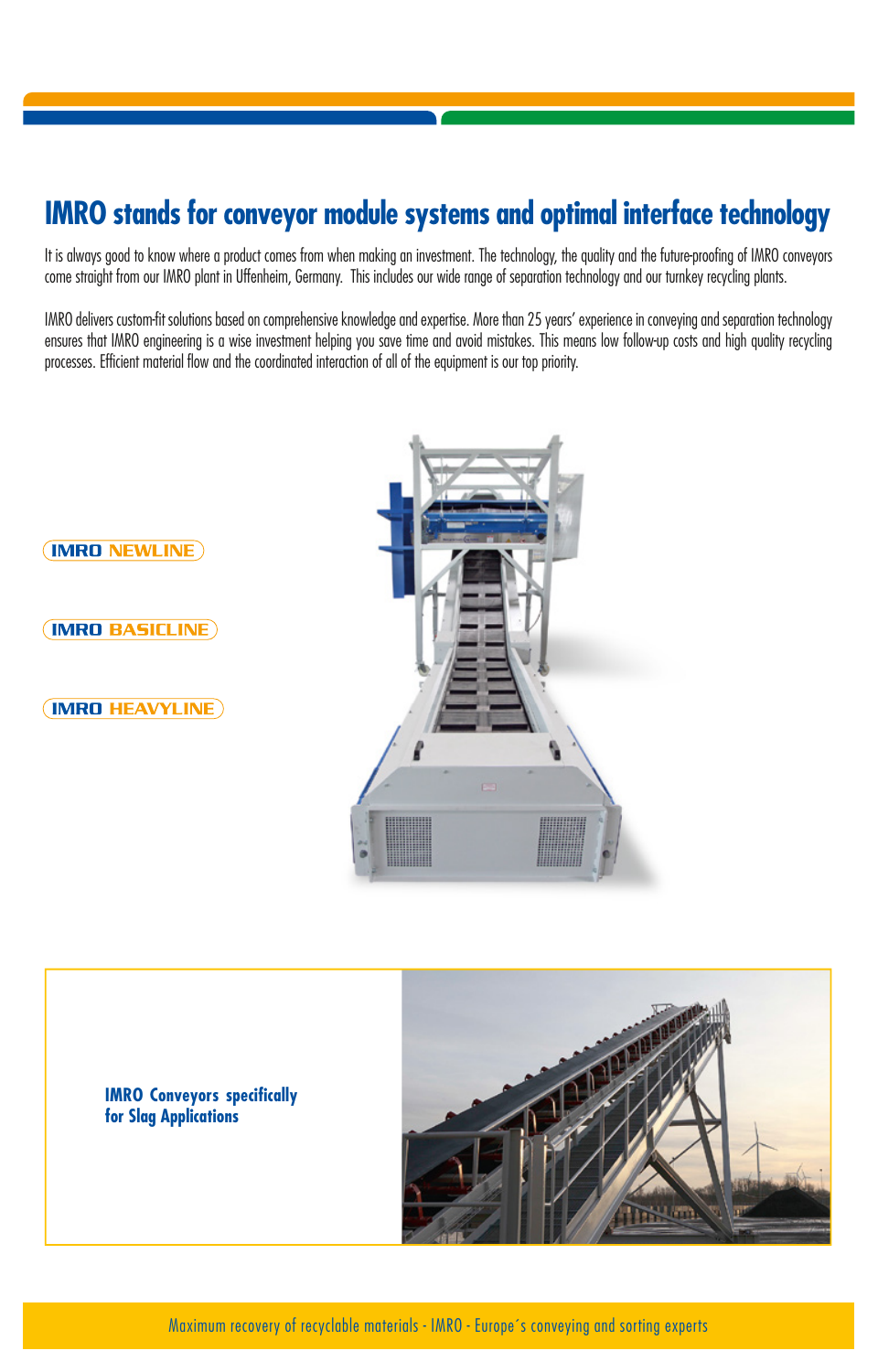### **IMRO NewLine - For light conveying tasks**

**(IMRO NEWLINE)** 

IMRO NewLine Conveyors are designed for light tasks. These conveyors are commonly used in one-shift operations.

- Belt width 200 1400 mm
- Axial distance 1000 15000 mm
- Larger sizes available upon request





All IMRO conveyor belts can be custom-fit for the most diverse applications.



Conveyor technology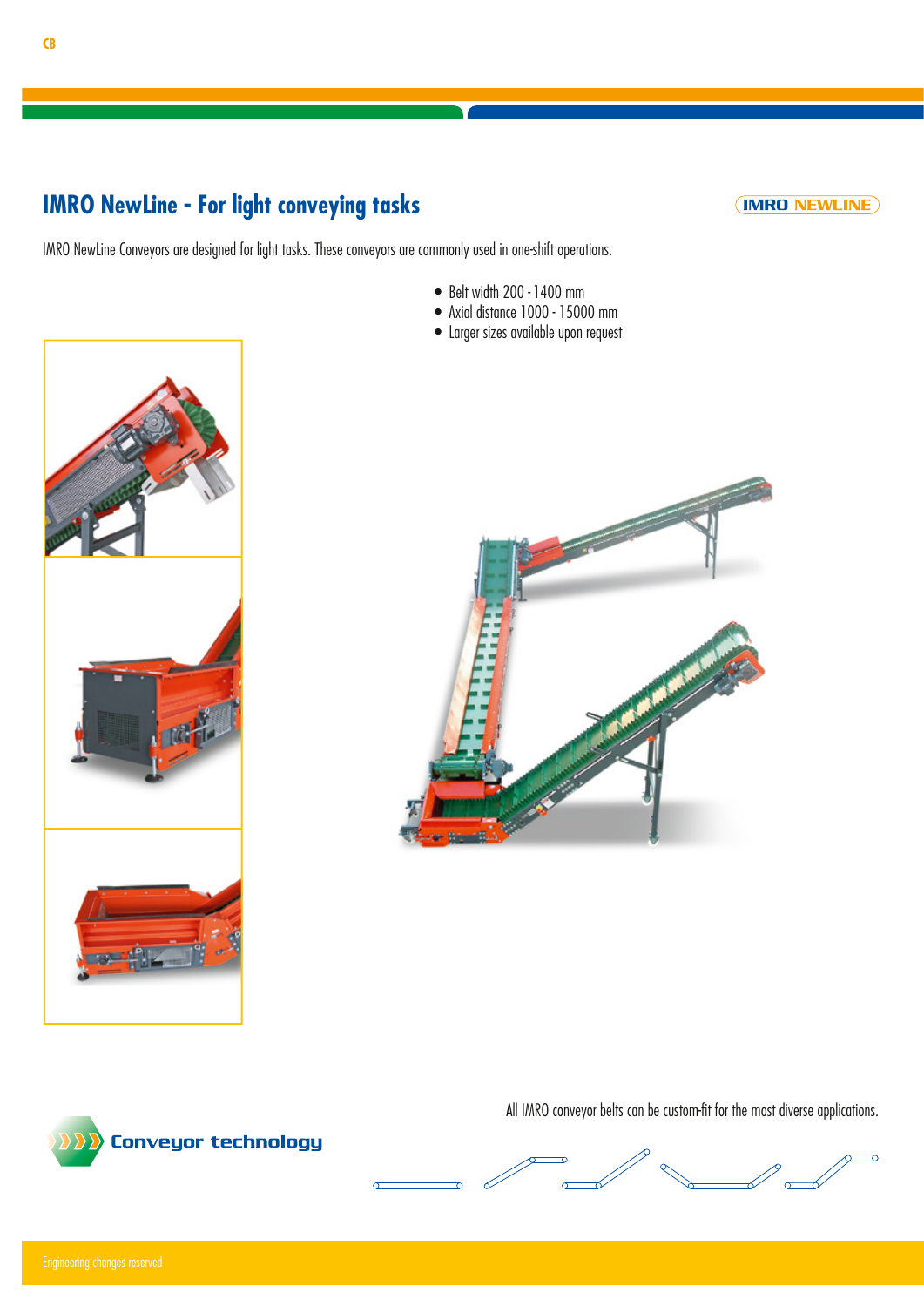### **IMRO BasicLine - For medium conveying tasks**

**(IMRO BASICLINE)** 

IMRO BasicLine Conveyors are designed for medium tasks. These conveyors are commonly used in one-shift or two-shift operations.

- Belt width 400 1600 mm
- Axial distance 1600 50000 mm
- Larger sizes available upon request

#### **IMRO NewLine, BasicLine and HeavyLine Conveyors can be equipped with:**







**Protection device for bearing and shaft (patent)**



**Brush cleaning system and stripper**

**Magnet free zone (overbelt magnet separators)**



**Rapping device for breaking up material**



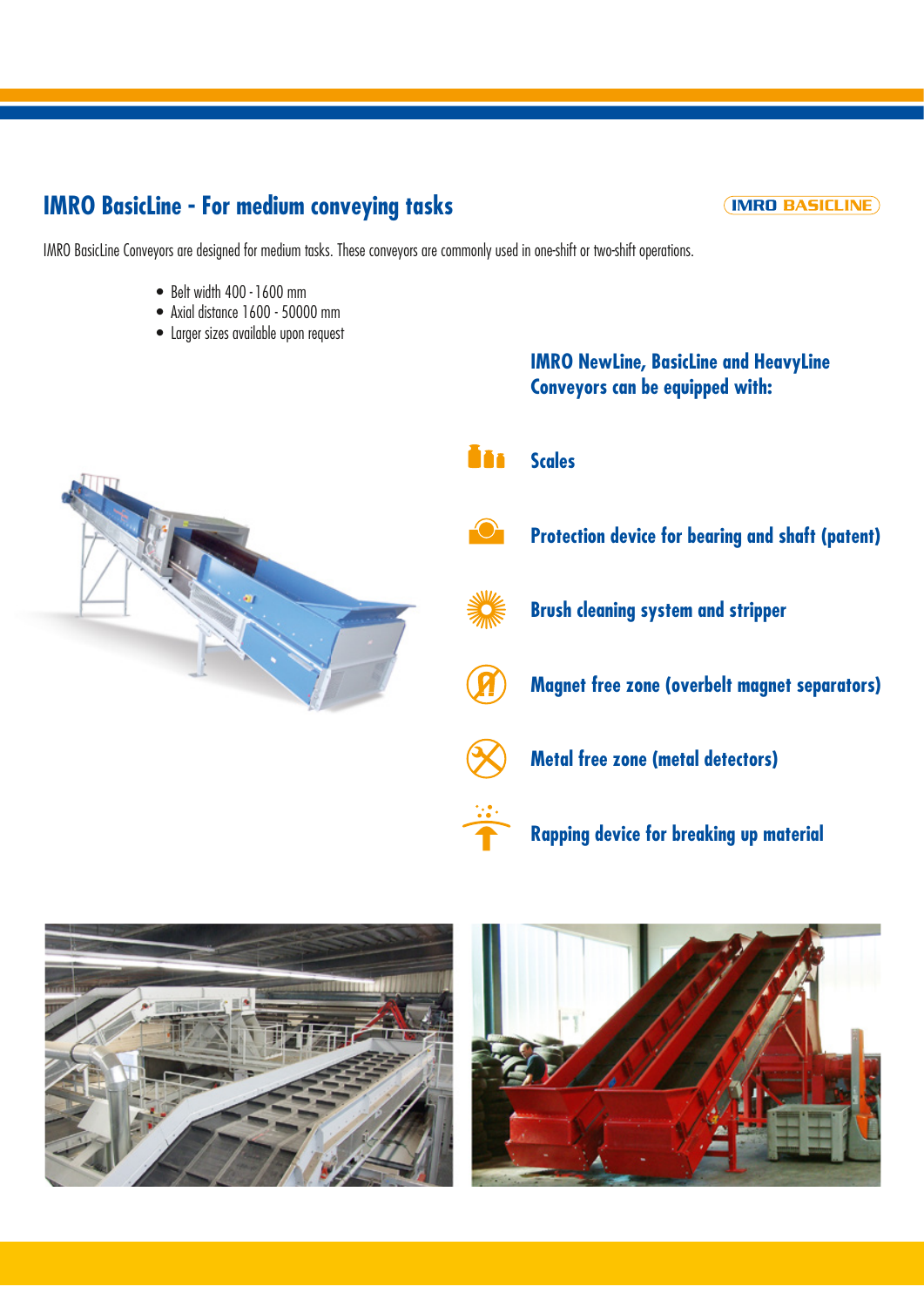### **IMRO HeavyLine - For medium to heavy conveying tasks**

**(IMRO HEAVYLINE)** 

IMRO HeavyLine conveyors are designed to handle medium to the heaviest conveyor tasks in special conditions common in the recycling industry. Rugged construction and high-end features of our conveyors ensure long-term use and reliability in harsh operating conditions.

IMRO HeavyLine conveyors are built to withstand harsh operating conditions. These conveyors are commonly used in two-shift or three-shift operations.



**IMRO increases your recycling output - IMRO the Interface Specialist**



Machinery support structures are made of sturdy square tubing, steel pipes and typical structural steel profiles.

Conveyor belt variations including different belt sizes, material guides and seals can be custom-fit upon request.